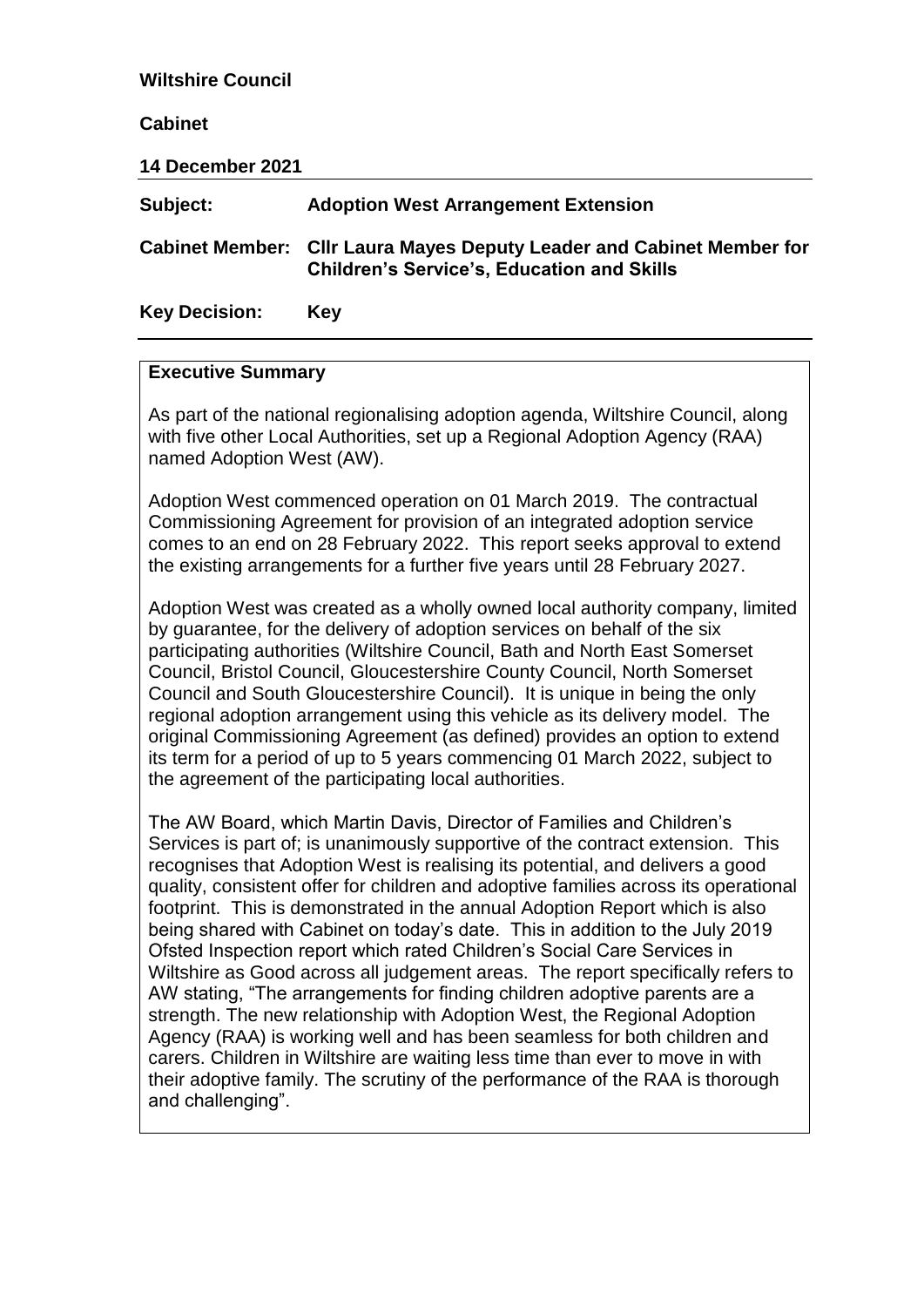The data the AW Board receives evidences an organisation with a confident grip on the quality and impact of its services, with a clear direction of travel for future service development.

The Regional Adoption Agency has allowed the local authorities to provide a more cohesive, efficient, and effective use of resources and development of practice.

The significance of the contract value requires Cabinet's approval of such ongoing financial spend.

# **Proposal(s)**

That Cabinet resolves to:

approve the extension of the Commissioning Agreement with Adoption West for the delivery of services as per the original contractual specification, by 5 years until 28 February 2027; and

directs the Director Families and Children in consultation with the Directors of Finance, and Legal and Democratic Services and in consultation with the Cabinet member for Children's Services, Education and Skills to agree in writing, in accordance with clause 3.2 of the Commissioning Agreement, a five year contract extension and execute any and all related documents required to implement that extension.

## **Reason for Proposal(s)**

The existing arrangements and contract with Adoption West is delivering services as statutorily required, performance is good, and our adoption scorecard is favourable. There is a robust body of evidence to demonstrate this arrangement is both effective in terms of practice and the desired outcomes for children being achieved; as well as financially advantageous in terms of the regional approach and alliance to delivering services (as set out in the original paper agreeing the commencement of a Regional Adoption Agency in May 2017).

**Terence Herbert Chief Executive**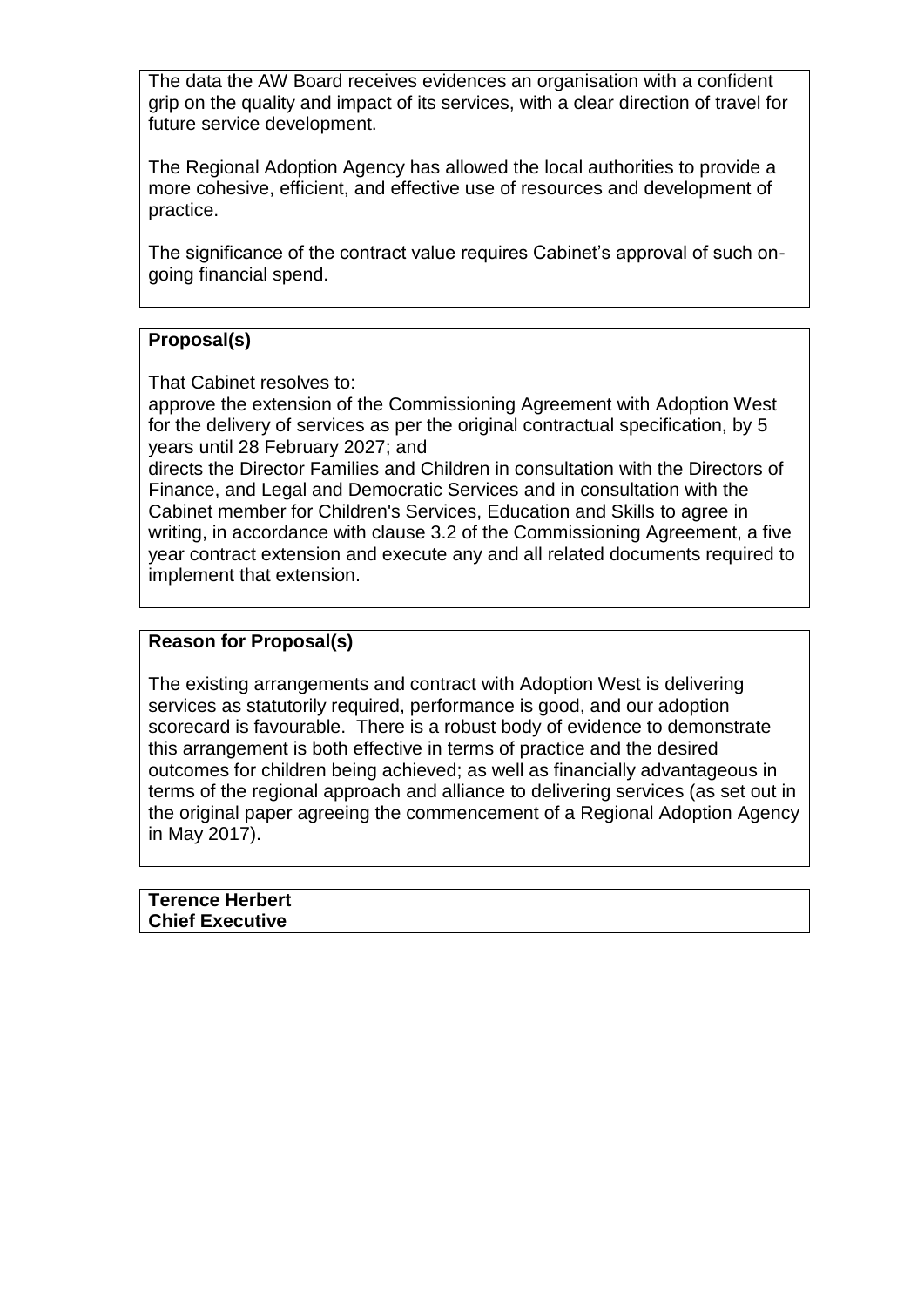# **Wiltshire Council Cabinet 14 December 2021 Subject: Adoption West Contract Extension Cabinet Member: Cllr Laura Mayes Deputy Leader and Cabinet Member for Children's Service's, Education and Skills Key Decision: Key**

#### **1. Purpose of Report**

To seek agreement for the original Commissioning Agreement (as defined) to extend its term for a period of up to 5 years commencing 01 March 2022. The original agreement allows for this extension and the Adoption West Board, which includes all 6 Local Authorities, including Wiltshire Council; is in support of this.

## **2. Relevance to the Council's Business Plan**

The services provided by Adoption West on behalf of Wiltshire Council are central to the Council's Business Plan. The Council's priorities in respect of 'strong communities' and 'protecting those most vulnerable' are intrinsically linked. The successful delivery of adoption services in Wiltshire is a statutory obligation, and a requirement in supporting children to fulfil their potential; be protected and become part of strong communities.

## **3. Background**

- 3.1 The Government set out their proposals to move to Regional Adoption Agencies by the end of 2020. The paper included an emphasis on getting adoption/permanence right for harder to place children whilst ensuring adoption support is available and accessible to these adoptive families and set out three key aims:
	- To speed up matching and improve the life changes of neglected children
	- To improve adopter recruitment and adoption support
	- To reduce costs (through quicker placements for looked after children)
- 3.2 The participating authorities entered into a Members' Agreement which clearly sets out the purpose of the collaboration and assigns roles and responsibilities to each of the participating authorise. It also deals with the governance and issues such as dispute resolution.
- 3.3 In addition to the Members' Agreement each of the participating authorities has a Commissioning Agreement in place to commission services from the Regional Adoption Agency.
- 3.4 The management of Adoption West is headed by a Service Director with overall responsibility for operations and strategic leadership and is supported by hub managers.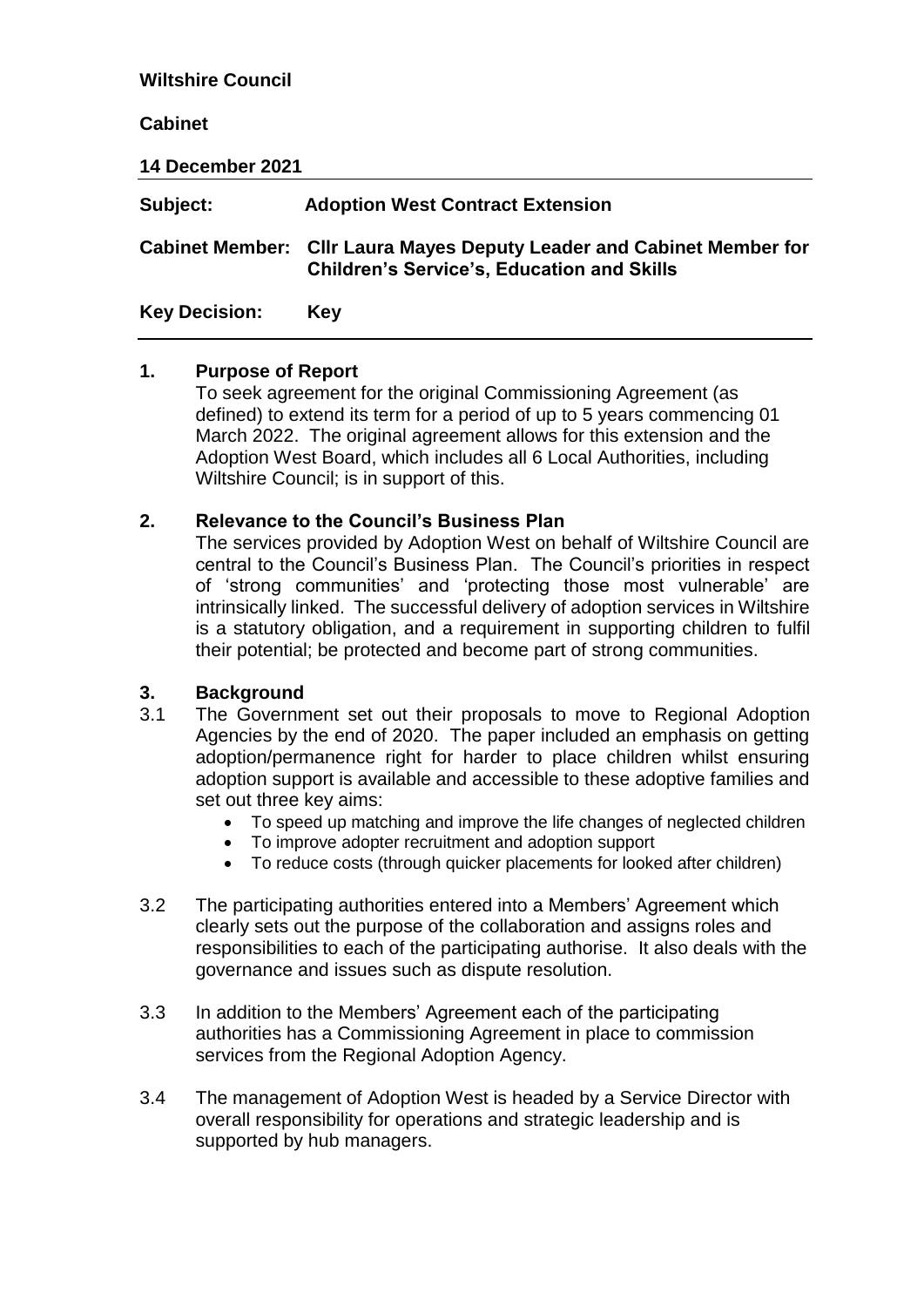3.5 A Board of Directors is established which further fulfils the oversight and ownership responsibilities.

# **4. Main Considerations for the Council**

The Regional Adoption Agency has allowed the local authorities to provide a more cohesive, efficient and effective use of resources and development of practice.

- 4.1 The key objectives shared jointly by the RAA and partnering local authorities are:
	- To provide children with the right adopters at the right time, approving those equipped to meet the needs of children waiting.
	- To minimise changes of plan away from adoption
	- To reduce delay and improve timescales for matching and placement for all children – working with care planning processes in each LA to improve early identification / twin track planning and to achieve best practise and consistency across the region.
	- To improve earlier permanency planning using:
		- **► Concurrent Planning**
		- **Fostering for Adoption**
		- $\triangleright$  To take innovative approaches to placing 'hard to place' children. e.g.
		- $\triangleright$  Linking children with adopters from enquiry stage onwards where appropriate, thoroughly preparing child and family for placement
		- $\triangleright$  To reduce the likelihood of placement breakdown through timely and improved making, preparation and adoption support
		- $\triangleright$  Providing a range of pre and post adoption support and intermediary services in conjunction with statutory and voluntary sector providers
		- > Establishing effective working links with key partnership agencies (e.g. schools and health providers)
	- To form strong and productive partnerships with:
		- $\triangleright$  Adopters
		- $\triangleright$  Adoptees
		- Voluntary sector providers
		- $\triangleright$  Health and education
	- To ensuring that customer feedback and the views of service users are obtained and considered in the development and future operation of the service
- 4.2 The Integrated Service is responsible for providing a service to:
	- Children who require adoption
	- Adults who wish to adopt
	- All adoptive families living in the region eligible for adoption support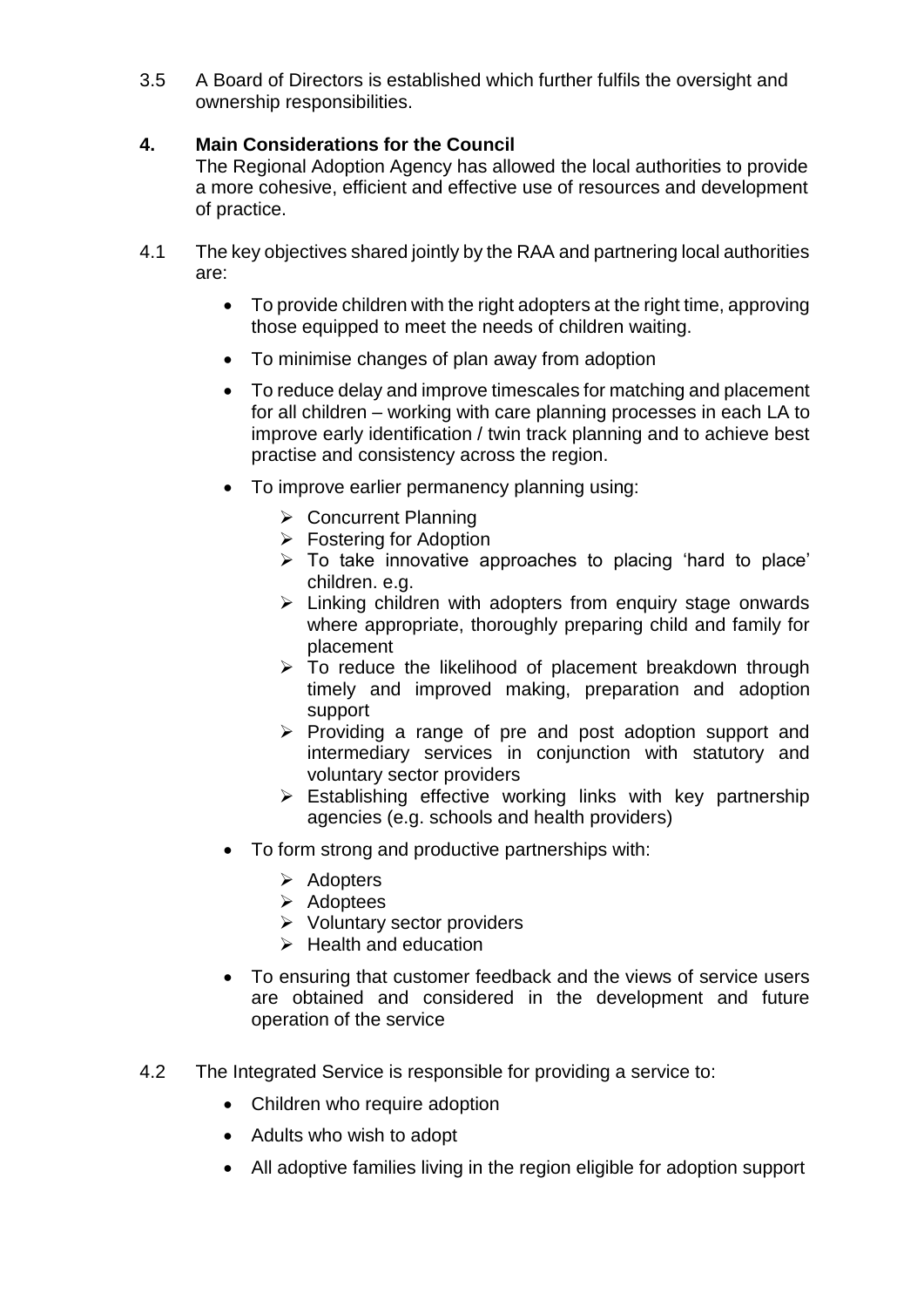- Adopted adults
- Facilitate contact between adoptive and birth family members
- Birth parents and former guardians eligible for adoption support
- Independent support to birth parents who risk losing their child to adoption
- 4.3 Service delivery
- 4.3.1 The Integrated Service operates on a full-time basis providing core services flexibly, as required by the needs of services users.
- 4.3.2 The Integrated Service will at all times, maintain a volume of service that is sufficient to fulfil all of its statutory duties as an adoption agency, as well as any specific requirements, targets and outcomes of this specification.
- 4.3.3 The Integrated Service will at all times maintain an appropriately qualified and skilled workforce that is sufficient to fulfil all of its statutory duties as an adoption agency, as well as any specific requirements, targets and outcomes of this specification.
- 4.3.4 The Integrated Service will have in place a detailed contingency plan to deal with workforce absence caused by planned leave, sickness and vacancies that is cost effective and causes minimum disruption to service delivery.
- 4.3.5 The Integrated Service will at all times comply with safe employment practice including statutory background checks, confirmation of identity, confirmation of entitlement to work in the UK, disclosure and barring checks, employment and personal references.
- 4.3.6 The Integrated Service will at all times put the needs of users at the heart of service delivery and maintain a system that ensures their involvement in service design and delivery, as well as decision making.
- 4.3.7 The Integrated Service will at all times maintain a system for the management of complaints and representations that complies with minimum standards for timeliness, transparency and information sharing.
- 4.3.8 The Integrated Service will at all times maintain a system for data protection and handling that complies with the Data Protection Act, as amended from time to time.

# **5. Financial Arrangements**

5.1 The contract was originally set up in 2019 based on the budget held by each local authority. In order to allow Adoption West set up costs and time to embed new procedures and ways of working; no efficiencies were removed prior to centralising and activity data was not used to indicate an appropriate level of contribution from local authorities. In addition, the Board agreed to a permanent increase in staffing for family finding and business admin in July 2020.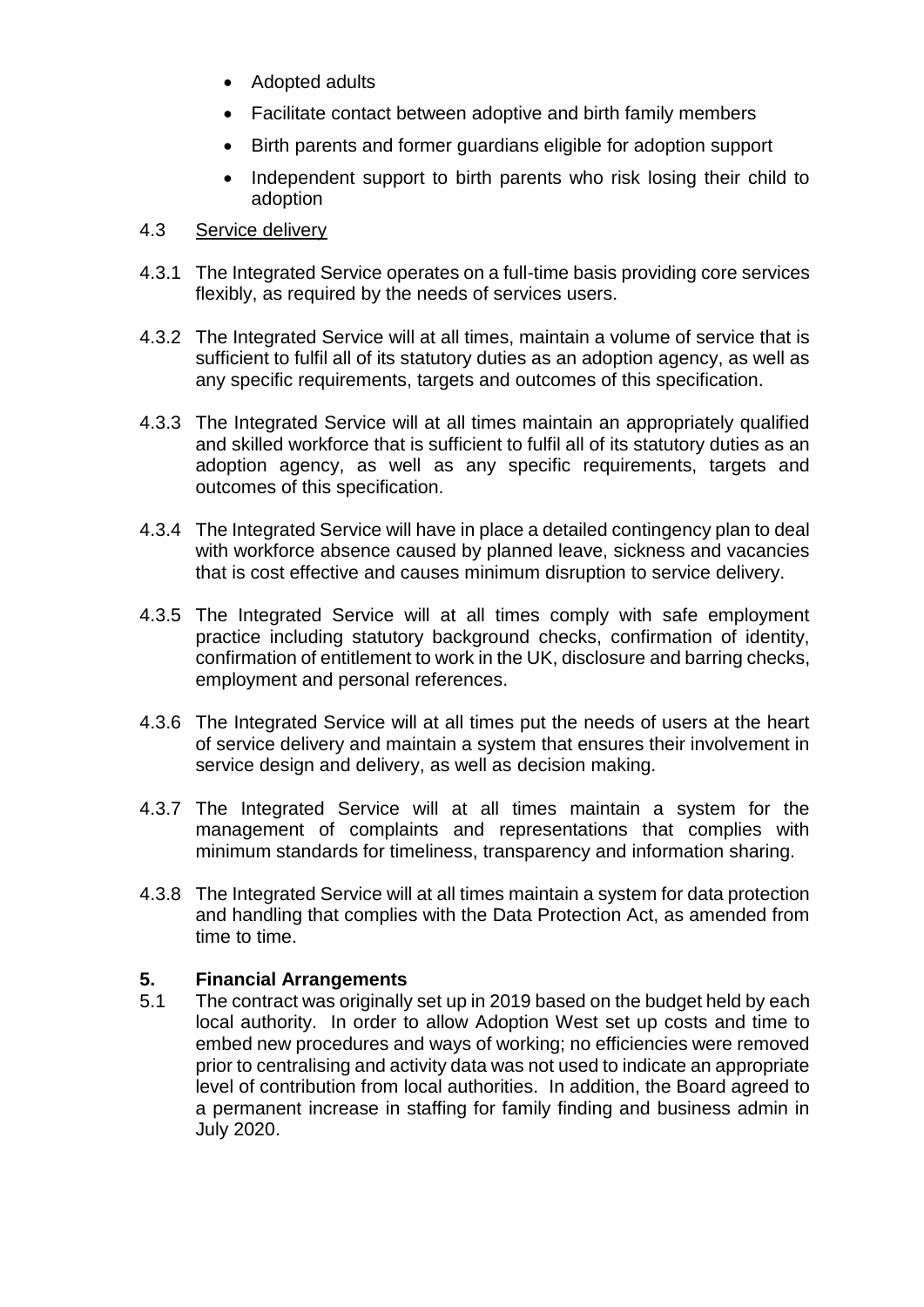- 5.2 The intention was always to move towards a fairer and more transparent financial arrangement and finance and operational officers met virtually in 2020 to discuss and decide on a better model moving forward. This model is based on adoption and adoption support activity and, in order to provide a level of protection against large swings in activity, the new model phases in changes equally over a 5-year period. Wiltshire's share of the cost decreases overtime by £0.023M ignoring inflation. The model continues to reinvest any underspend back into Adoption West reserves and support any overspend however, this is closely monitored by the Board and every effort is made to avoid this.
- 5.3 Due to the way Adoption West is constituted and funded it is important for reserve funding to be available. Access to funds enables flexibility within contract periods and for the organisation to respond in a timely way to manage risks and issues as they arise and to capitalise on opportunities in the best interests of the local authorities as both owners and commissioners.
- 5.4 For Wiltshire, the contract value has increased for inflation as we would expect but the proportionate share of costs has reduced due to activity levels.

|                                       | $22 - 23$                                         | $21 - 22$ | $20 - 21$                                                                                                         |
|---------------------------------------|---------------------------------------------------|-----------|-------------------------------------------------------------------------------------------------------------------|
| Adoption WEST (new<br>modelling)      | £0.809M<br>(includes pay award<br>& CPI estimate) |           |                                                                                                                   |
| Adoption WEST (original<br>modelling) |                                                   | £0.801M   | £0.101M<br>underspend<br>reinvested to<br>support<br>working from<br>home<br>technology<br>during the<br>pandemic |

# **6. Overview and Scrutiny Engagement**

The Joint Scrutiny Committee, chaired by Cllr Jon Hubbard, discussed this proposal and endorse the contract extension as proposed.

## **7. Safeguarding Implications**

- 7.1 Adoption West is registered with Ofsted as a Voluntary Adoption Agency. Adoption West has not yet been inspected by Ofsted. An inspection was anticipated before the Covid-19 pandemic effectively suspended all Ofsted inspection activity, but this has now resumed. Adoption agencies are inspected every 3 years and thus we anticipate an inspection of Adoption West within the next 12 months.
- 7.2 A suite of key performance indicators against which Adoption West are expected to report is in place. These include a range of indicators that enable member councils to monitor the effectiveness of the safeguarding arrangements in place. This is undertaken through quarterly reporting to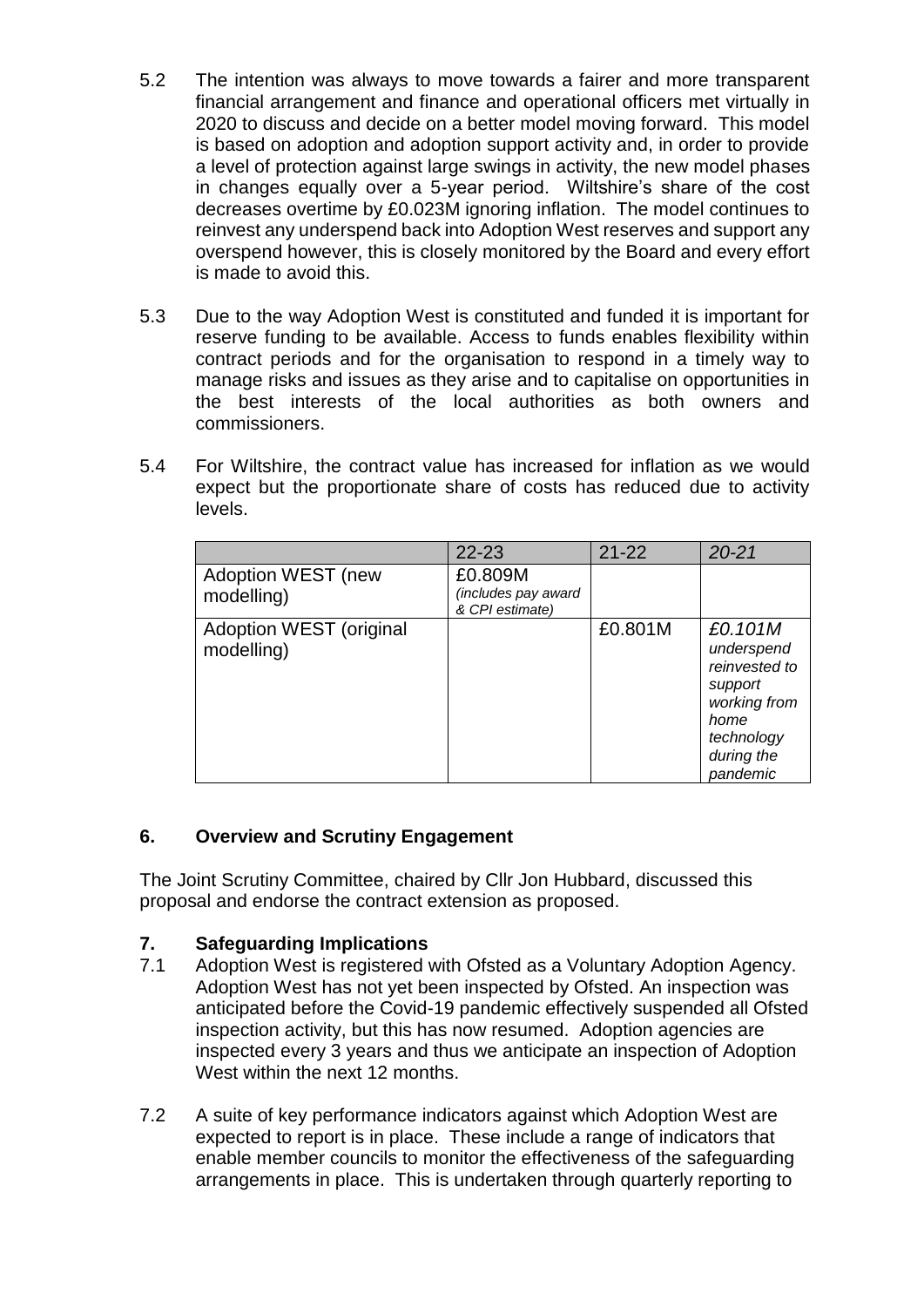the Adoption West Board, in addition to an annual report to Cabinet which is being presented on the same date as this report.

## **8. Public Health Implications**

There are significant public health implications arising from the continued success of the Regional Adoption Agency. Positive outcomes for looked after children, and specifically improvements in adoption and permanence services, are more likely to result in positive contributions to society and less demand upon public services. Timely and successful adoption/permanence solutions are important and can have far reaching benefits, particularly in terms of the social impact on the lives of children, young people and their families.

## **9. Procurement Implications**

The Integrated Service will continue to provide quarterly data submissions and associated reports to the Board of Directors. Additionally, in accordance with the terms of reference of the Management Board, the Integrated Service will be responsible for conducting an annual review of the quality of the service it provides. Mechanisms to monitor the quality and outcomes of the service will include:

- Effective line management, supervision, support and training of staff employed by the service
- A set of regional policies, procedures and practice standards
- A range of methods to obtain feedback on the functioning of the regional service from service users, local authorities and other stakeholders
- Systems to audit the performance of the service against performance indicators and compliance with legislation and standards;
- A system to monitor and manage complaints against the service

# **10. Equalities Impact of the Proposal**

- 10.1 The RAA targets support for the most vulnerable young people and therefore has a positive impact on equalities. Research and data analysis continues to be undertaken to identify and agree actions to address potential equality impacts for service users and staff.
- 10.2 Equalities considerations and monitoring is an integrated part of our Joint Strategic Needs Assessment and Joint Health & Wellbeing Strategy process to help promote equality and discharge our responsibilities under the Public Sector Equality Duty.
- 10.3 The data analysis includes results by protected characteristics to ensure that the actions outlined in this report are targeted to those areas that require it the most. Ongoing service user consultation and monitoring of equality impacts will result in specific actions to address any identified issues.
- 10.4 The RAA significantly progresses equality of opportunity and advances equality for all groups of vulnerable young people across the region.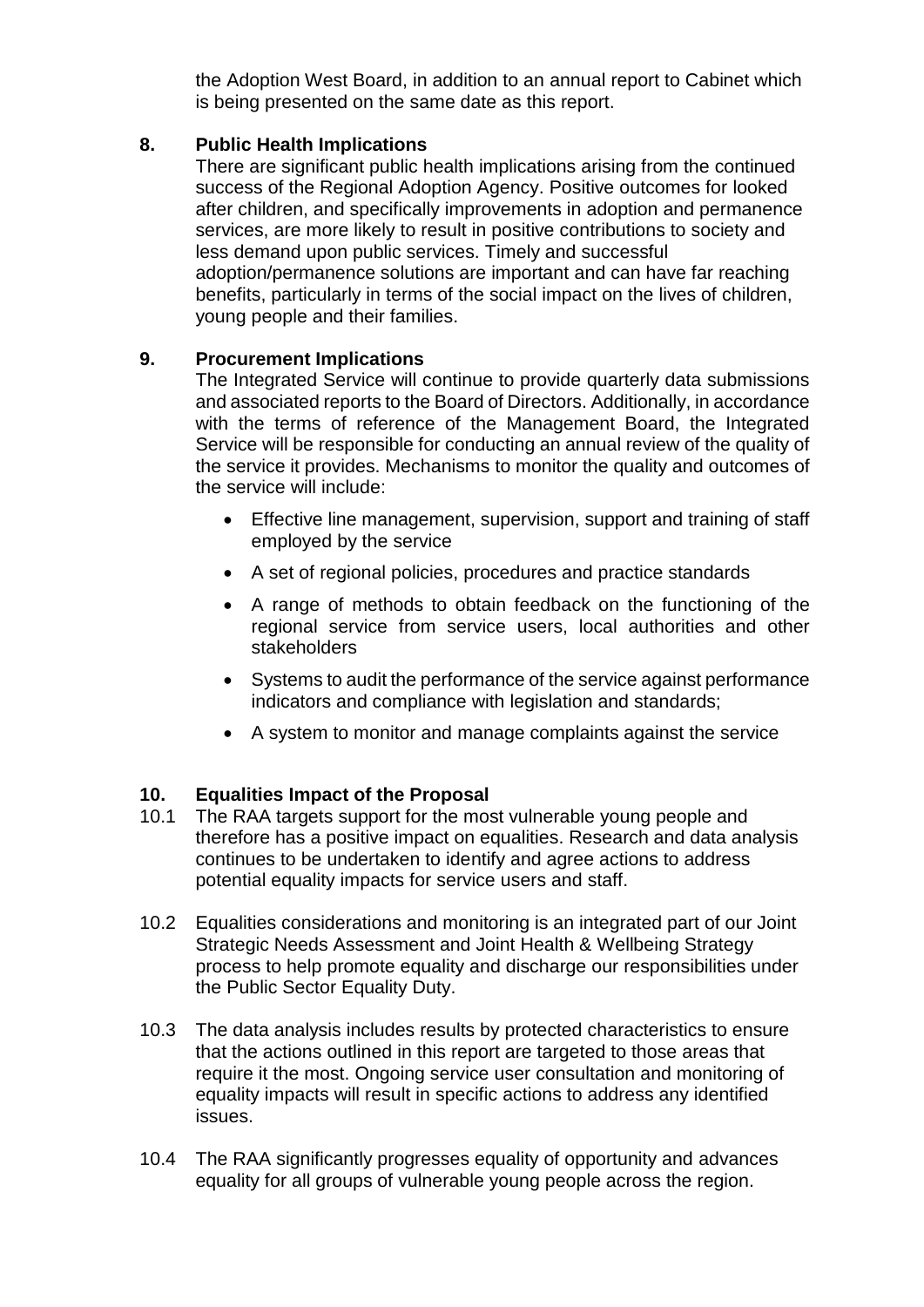# **11. Environmental and Climate Change Considerations**

The RAA intends to provide a sustainable long term solution and environmental considerations will be factored into specific proposals relating to service delivery changes. There are no perceived explicitly environmental implications arising directly from this report.

## **12. Risks that may arise if the proposed decision and related work is not taken**

Wiltshire Council is statutorily required to be part of a Regional Adoption Agency. If the contract with AW is not extended the Local Authority would be unable to perform its statutory role.

## **13. Risks that may arise if the proposed decision is taken and actions that will be taken to manage these risks**

Should approval be given to extend the existing contract, there are no identified risks to be managed.

## **14. Financial Implications**

The new methodology around distribution of cost to local authorities is fairer and transparent and provides small savings to Wiltshire year on year across the five-year model period. It is likely; however, these will be subsumed by staff pay inflation. The costs are within budget for 2021-22 financial year and pending the application of inflation to be approved in the Council's 2022-23 budget in February, should also be within budget moving forward.

# **15. Legal Implications**

- 15.1 The Council has statutory duties to provide for children who require permanence through adoption. The Education and Adoption Act 2016 amends the Adoption and Children Act 2002 to include:
- 15.1.1 The Secretary of State may give directions requiring one or more local authorities in England to make arrangements for all or any of their functions within subsection (3) to be carried out on their behalf by:
	- (a) one of those authorities, or
	- (b) one or more other adoption agencies.
- 15.1.2 A direction under subsection (15.1.1) may, in particular—
	- (a). specify who is to carry out the functions, or
	- (b) require the local authority or authorities to determine who is to carry out the functions.

15.1.3 The functions mentioned in subsection (15.1.1) are functions in relation to—

- (a) the recruitment of persons as prospective adopters;
- (b) the assessment of prospective adopters' suitability to adopt a child;
- (c) the approval of prospective adopters as suitable to adopt a child;